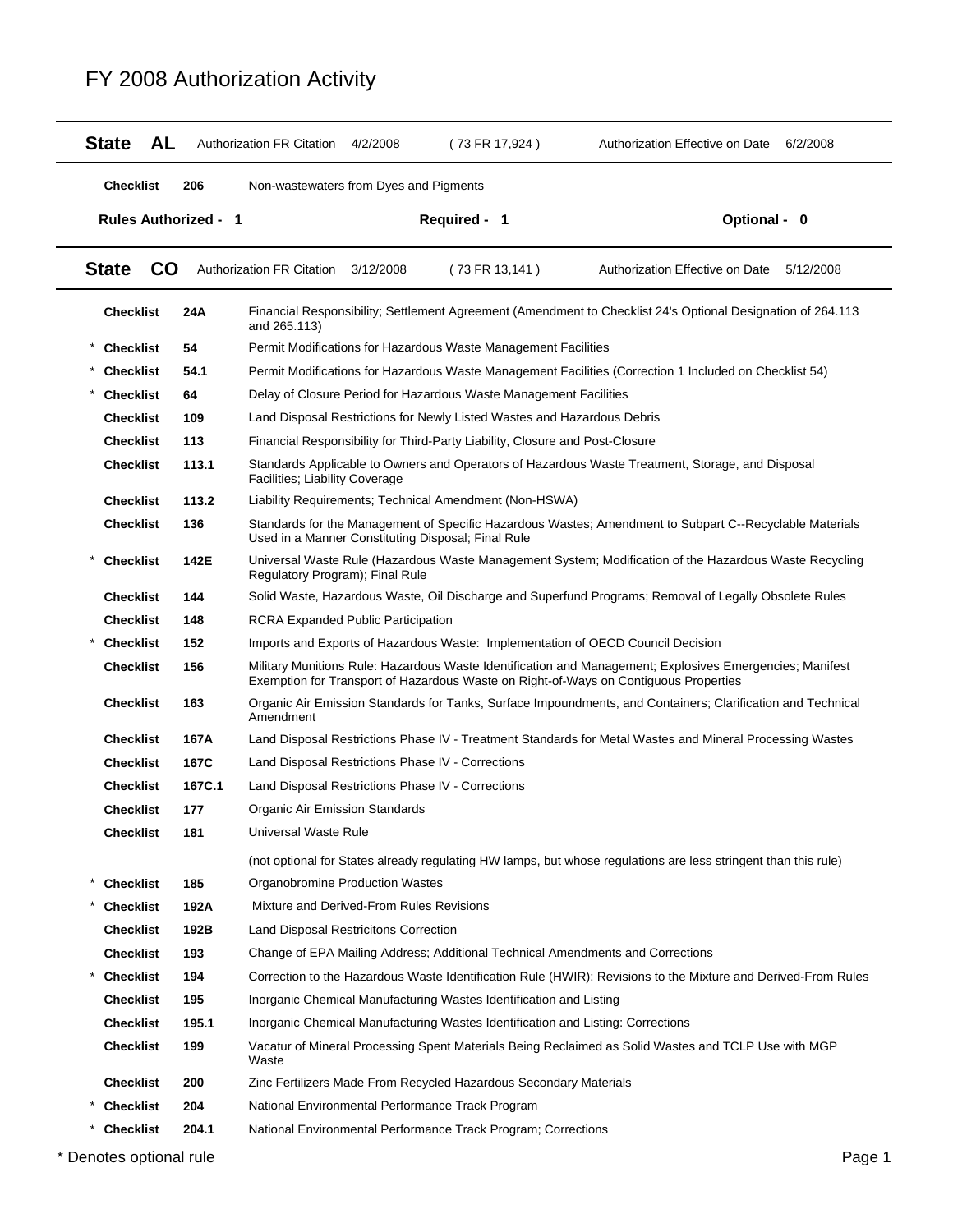| <b>Rules Authorized - 31</b> |       |                                                  |           | Required - 21                                                                   | Optional - 10                                                                                                                                                                                               |
|------------------------------|-------|--------------------------------------------------|-----------|---------------------------------------------------------------------------------|-------------------------------------------------------------------------------------------------------------------------------------------------------------------------------------------------------------|
| <b>State</b><br>MA           |       | <b>Authorization FR Citation</b>                 | 1/31/2008 | (73 FR 5,753)                                                                   | Authorization Effective on Date<br>3/31/2008                                                                                                                                                                |
| <b>Checklist</b>             | МW    | <b>Radioactive Mixed Waste</b>                   |           |                                                                                 |                                                                                                                                                                                                             |
| <b>Checklist</b>             | 17L   | <b>HSWA Codification Rule; Corrective Action</b> |           |                                                                                 |                                                                                                                                                                                                             |
| <b>Checklist</b>             | 170   | HSWA Codification Rule; Omnibus Provision        |           |                                                                                 |                                                                                                                                                                                                             |
| <b>Checklist</b>             | 44A   |                                                  |           |                                                                                 | HSWA Codification Rule 2; Permit Application Requirements Regarding Corrective Action                                                                                                                       |
| <b>Checklist</b>             | 44B   |                                                  |           | HSWA Codification Rule 2; Corrective Action Beyond Facility Boundary            |                                                                                                                                                                                                             |
| <b>Checklist</b>             | 44C   |                                                  |           | HSWA Codification Rule 2; Corrective Action for Injection Wells                 |                                                                                                                                                                                                             |
| <b>Checklist</b>             | 121   |                                                  |           |                                                                                 | Corrective Action Management Units and Temporary Units; Corrective Action Provisions Under Subtitle C                                                                                                       |
| <b>Checklist</b>             | 174   |                                                  |           | Standards Applicable to Owners and Operators of Closed/Closing Facilities       |                                                                                                                                                                                                             |
| <b>Checklist</b>             | 191   |                                                  |           | Storage, Treatment, Transportation and Disposal of Mixed Waste                  |                                                                                                                                                                                                             |
| <b>Checklist</b>             | 196   | <b>CAMU Amendments</b>                           |           |                                                                                 |                                                                                                                                                                                                             |
| <b>Checklist</b>             | 207   | Uniform Hazardous Waste Manifest                 |           |                                                                                 |                                                                                                                                                                                                             |
| <b>Checklist</b>             | 207.1 | Uniform Hazardous Waste Manifest Correction      |           |                                                                                 |                                                                                                                                                                                                             |
| <b>Rules Authorized - 12</b> |       |                                                  |           | Required - 8                                                                    | Optional - 4                                                                                                                                                                                                |
| <b>State</b><br>ΜI           |       | <b>Authorization FR Citation</b>                 | 1/7/2008  | (73 FR 1,077)                                                                   | Authorization Effective on Date<br>1/7/2008                                                                                                                                                                 |
| <b>Checklist</b>             | 167D  |                                                  |           | Mineral Processing Secondary Materials Exclusion                                |                                                                                                                                                                                                             |
| <b>Checklist</b>             | 205   |                                                  |           | NESHAP: Surface Coating of Automobiles and Light-Duty Trucks                    |                                                                                                                                                                                                             |
|                              |       |                                                  |           |                                                                                 |                                                                                                                                                                                                             |
| <b>Rules Authorized - 2</b>  |       |                                                  |           | Required - 0                                                                    | Optional - 2                                                                                                                                                                                                |
| <b>State</b><br><b>MS</b>    |       | Authorization FR Citation                        | 8/4/2008  | (73 FR 45,170)                                                                  | Authorization Effective on Date<br>10/3/2008                                                                                                                                                                |
| <b>Checklist</b>             | 188   |                                                  |           |                                                                                 | NESHAPS: Final Standards for Hazardous Air Pollutants for Hazardous Waste Combustors                                                                                                                        |
| <b>Checklist</b>             | 188.1 |                                                  |           | NESHAPS: Second Technical Correction, Vacatur                                   |                                                                                                                                                                                                             |
| <b>Checklist</b>             | 188.2 |                                                  |           |                                                                                 | NESHAPS: Standards for Hazardous Air Pollutants for Hazardous Waste Combustors: Direct Final Rule                                                                                                           |
| <b>Checklist</b>             | 189   |                                                  |           | Substance Designation and Reportable Quantities                                 | Hazardous Waste Management System; Identification and Listing of Hazardous Waste; Chlorinated Aliphatics<br>Production Wastes; Land Disposal Restrictions for Newly Identified Wastes; and CERCLA Hazardous |
| <b>Checklist</b>             | 190   |                                                  |           |                                                                                 | Deferral of Phase IV Standards for PCBs as a Constituent Subject to Treatment in Soil                                                                                                                       |
| <b>Checklist</b>             | 191   |                                                  |           | Storage, Treatment, Transportation and Disposal of Mixed Waste                  |                                                                                                                                                                                                             |
| <b>Checklist</b>             | 192A  | Mixture and Derived-From Rules Revisions         |           |                                                                                 |                                                                                                                                                                                                             |
| <b>Checklist</b>             | 193   |                                                  |           |                                                                                 | Change of EPA Mailing Address; Additional Technical Amendments and Corrections                                                                                                                              |
| <b>Checklist</b>             | 194   |                                                  |           |                                                                                 | Correction to the Hazardous Waste Identification Rule (HWIR): Revisions to the Mixture and Derived-From Rules                                                                                               |
| <b>Checklist</b>             | 195   |                                                  |           | Inorganic Chemical Manufacturing Wastes Identification and Listing              |                                                                                                                                                                                                             |
| <b>Checklist</b>             | 195.1 |                                                  |           | Inorganic Chemical Manufacturing Wastes Identification and Listing: Corrections |                                                                                                                                                                                                             |
| <b>Checklist</b><br>*        | 197   |                                                  |           | Hazardous Air Pollutant Standards for Combustors: Interim Standards             |                                                                                                                                                                                                             |
| <b>Checklist</b>             | 198   |                                                  |           | Hazardous Air Pollutant Standards for Combustors; Corrections                   |                                                                                                                                                                                                             |
| <b>Checklist</b>             | 199   | Waste                                            |           |                                                                                 | Vacatur of Mineral Processing Spent Materials Being Reclaimed as Solid Wastes and TCLP Use with MGP                                                                                                         |
| <b>Checklist</b>             | 200   |                                                  |           | Zinc Fertilizers Made From Recycled Hazardous Secondary Materials               |                                                                                                                                                                                                             |
|                              |       |                                                  |           |                                                                                 |                                                                                                                                                                                                             |
| * Denotes optional rule      |       |                                                  |           |                                                                                 | Page 2                                                                                                                                                                                                      |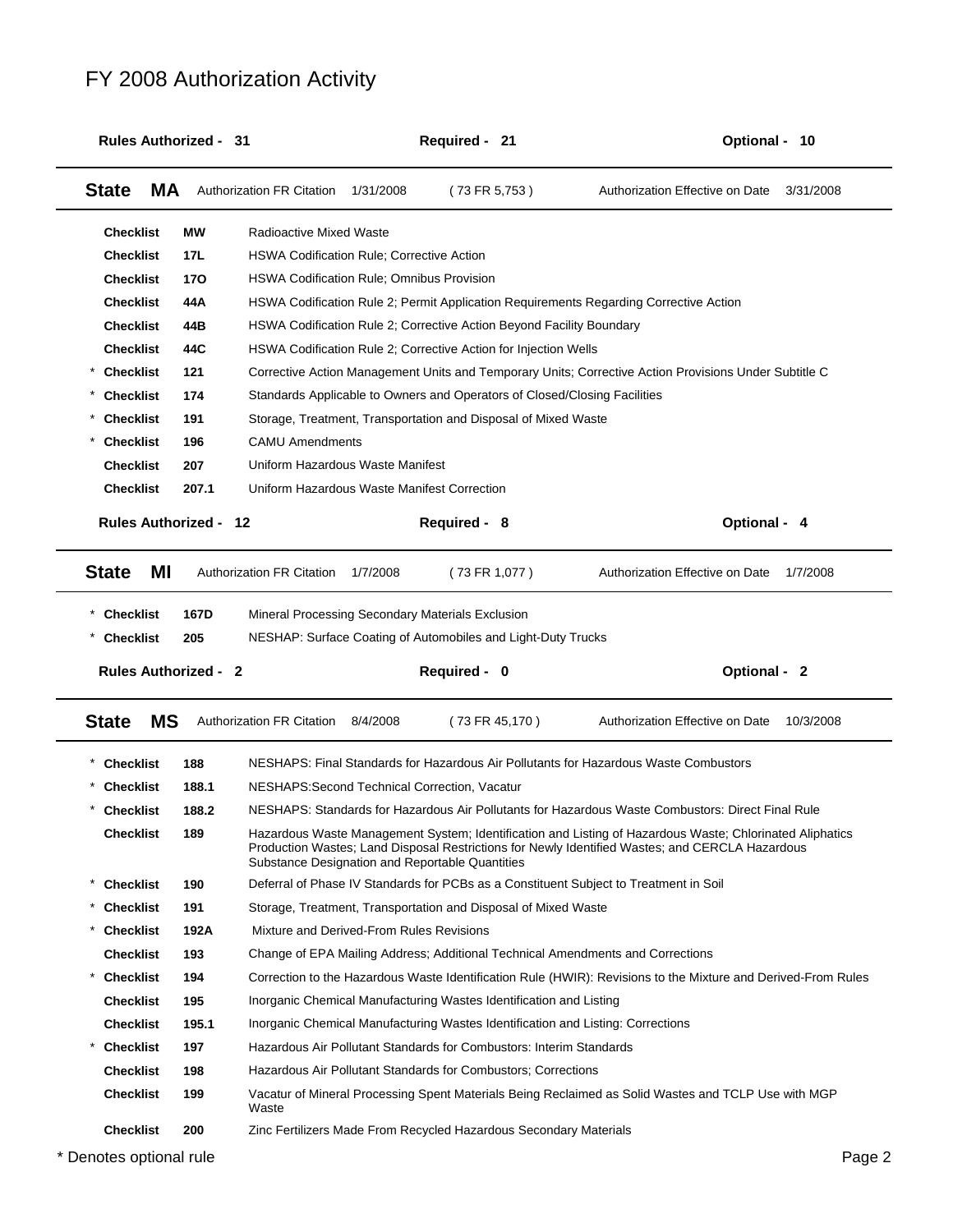| <b>Checklist</b>                                                                                                                                     | Land Disposal Restrictions: Treatment Variance for Radioactively Contaminated Batteries<br>201 |                                                                                                                    |  |              |                                                                                                         |               |  |  |
|------------------------------------------------------------------------------------------------------------------------------------------------------|------------------------------------------------------------------------------------------------|--------------------------------------------------------------------------------------------------------------------|--|--------------|---------------------------------------------------------------------------------------------------------|---------------|--|--|
| <b>Checklist</b>                                                                                                                                     | 202                                                                                            | NESHAP: Standards for Hazardous Air Pollutants for Hazardous Waste Combustors-Corrections                          |  |              |                                                                                                         |               |  |  |
| <b>Checklist</b>                                                                                                                                     | 203                                                                                            | Hazardous Waste Management System; Identification and Listing of Hazardous Waste; Used Oil Management<br>Standards |  |              |                                                                                                         |               |  |  |
| <b>Checklist</b>                                                                                                                                     | 204                                                                                            | National Environmental Performance Track Program                                                                   |  |              |                                                                                                         |               |  |  |
| <b>Checklist</b>                                                                                                                                     | 204.1                                                                                          | National Environmental Performance Track Program; Corrections                                                      |  |              |                                                                                                         |               |  |  |
| <b>Checklist</b>                                                                                                                                     | 205                                                                                            | NESHAP: Surface Coating of Automobiles and Light-Duty Trucks                                                       |  |              |                                                                                                         |               |  |  |
| <b>Checklist</b>                                                                                                                                     | 206                                                                                            | Non-wastewaters from Dyes and Pigments                                                                             |  |              |                                                                                                         |               |  |  |
| <b>Checklist</b>                                                                                                                                     | 207                                                                                            | Uniform Hazardous Waste Manifest                                                                                   |  |              |                                                                                                         |               |  |  |
| <b>Rules Authorized - 23</b>                                                                                                                         |                                                                                                |                                                                                                                    |  | Required - 9 |                                                                                                         | Optional - 14 |  |  |
| <b>ND</b><br><b>State</b><br><b>Authorization FR Citation</b><br>(73 FR 8,610)<br>Authorization Effective on Date<br>4/14/2008<br>2/14/2008          |                                                                                                |                                                                                                                    |  |              |                                                                                                         |               |  |  |
| <b>Checklist</b>                                                                                                                                     | 137                                                                                            | <b>Toxicity Characteristic Wastes and Newly Listed Waste</b>                                                       |  |              | Land Disposal Restrictions Phase II--Universal Treatment Standards, and Treatment Standards for Organic |               |  |  |
| <b>Checklist</b>                                                                                                                                     | 137.1                                                                                          | Characteristic Wastes and Newly Listed Waste                                                                       |  |              | Technical Amendment to the Universal Treatment Standards and Treatment Standards for Organic Toxicity   |               |  |  |
| <b>Checklist</b>                                                                                                                                     | 164                                                                                            | Kraft Mill Steam Stripper Condensate Exclusion                                                                     |  |              |                                                                                                         |               |  |  |
| <b>Checklist</b>                                                                                                                                     | 196                                                                                            | <b>CAMU Amendments</b>                                                                                             |  |              |                                                                                                         |               |  |  |
| Hazardous Waste Management System; Identification and Listing of Hazardous Waste; Used Oil Management<br><b>Checklist</b><br>203<br><b>Standards</b> |                                                                                                |                                                                                                                    |  |              |                                                                                                         |               |  |  |
| <b>Rules Authorized - 5</b>                                                                                                                          |                                                                                                |                                                                                                                    |  | Required - 2 |                                                                                                         | Optional - 3  |  |  |
| <b>State</b><br>OН<br><b>Authorization FR Citation</b><br>Authorization Effective on Date<br>10/29/2007<br>(72 FR 61,063)<br>10/29/2007              |                                                                                                |                                                                                                                    |  |              |                                                                                                         |               |  |  |
|                                                                                                                                                      |                                                                                                |                                                                                                                    |  |              |                                                                                                         |               |  |  |

| *                       | <b>Checklist</b> | 80    | Toxicity Characteristic: Hydrocarbon Recovery Operations (HSWA)                                                                                                                                  |
|-------------------------|------------------|-------|--------------------------------------------------------------------------------------------------------------------------------------------------------------------------------------------------|
| *                       |                  |       |                                                                                                                                                                                                  |
|                         | <b>Checklist</b> | 80.1  | Toxicity Characteristic; Hydrocarbon Recovery Operations (Correction 1 Included on Checklist 80) (HSWA)                                                                                          |
| *                       | <b>Checklist</b> | 80.2  | Toxicity Characteristic; Hydrocarbon Recovery Operations (Correction 2 Included on Checklist 80) (HSWA)                                                                                          |
|                         | <b>Checklist</b> | 85    | Burning of Hazardous Waste in Boilers and Industrial Furnaces (HSWA/Non-HSWA)                                                                                                                    |
|                         | <b>Checklist</b> | 94    | Burning of Hazardous Waste in Boilers and Industrial Furnaces; Corrections and Technical Amendments I<br>(HSWA/Non-HSWA)                                                                         |
|                         | <b>Checklist</b> | 96    | Burning of Hazardous Waste in Boilers and Industrial Furnaces; Technical Amendments II (HSWA/Non-HSWA)                                                                                           |
| $^{\star}$              | <b>Checklist</b> | 98    | Coke Ovens Administrative Stay                                                                                                                                                                   |
|                         | <b>Checklist</b> | 100   | Liners and Leak Detection Systems for Hazardous Waste Land Disposal Units                                                                                                                        |
|                         | <b>Checklist</b> | 105   | Coke by-product Exclusion                                                                                                                                                                        |
|                         | <b>Checklist</b> | 111   | Burning of Hazardous Waste in Boilers and Industrial Furnaces; Technical Amendment III                                                                                                           |
|                         | <b>Checklist</b> | 114   | Burning of Hazardous Waste in Boilers and Industrial Furnaces; Amendment IV                                                                                                                      |
| *                       | <b>Checklist</b> | 121   | Corrective Action Management Units and Temporary Units; Corrective Action Provisions Under Subtitle C                                                                                            |
|                         | <b>Checklist</b> | 125   | Requirements for Preparation, Adoption, and Submittal of Implementation Plans                                                                                                                    |
|                         | <b>Checklist</b> | 126   | <b>Testing and Monitoring Activities</b>                                                                                                                                                         |
|                         | <b>Checklist</b> | 126.1 | Hazardous Waste Management System; Testing and Monitoring Activities, Land Disposal Restrictions Correction                                                                                      |
| $\star$                 | <b>Checklist</b> | 127   | Burning of Hazardous Waste in Boilers and Industrial Furnaces                                                                                                                                    |
|                         | <b>Checklist</b> | 144   | Solid Waste, Hazardous Waste, Oil Discharge and Superfund Programs; Removal of Legally Obsolete Rules                                                                                            |
|                         | <b>Checklist</b> | 148   | <b>RCRA Expanded Public Participation</b>                                                                                                                                                        |
|                         | <b>Checklist</b> | 156   | Military Munitions Rule: Hazardous Waste Identification and Management; Explosives Emergencies; Manifest<br>Exemption for Transport of Hazardous Waste on Right-of-Ways on Contiguous Properties |
| * Denotes optional rule |                  |       | Page 3                                                                                                                                                                                           |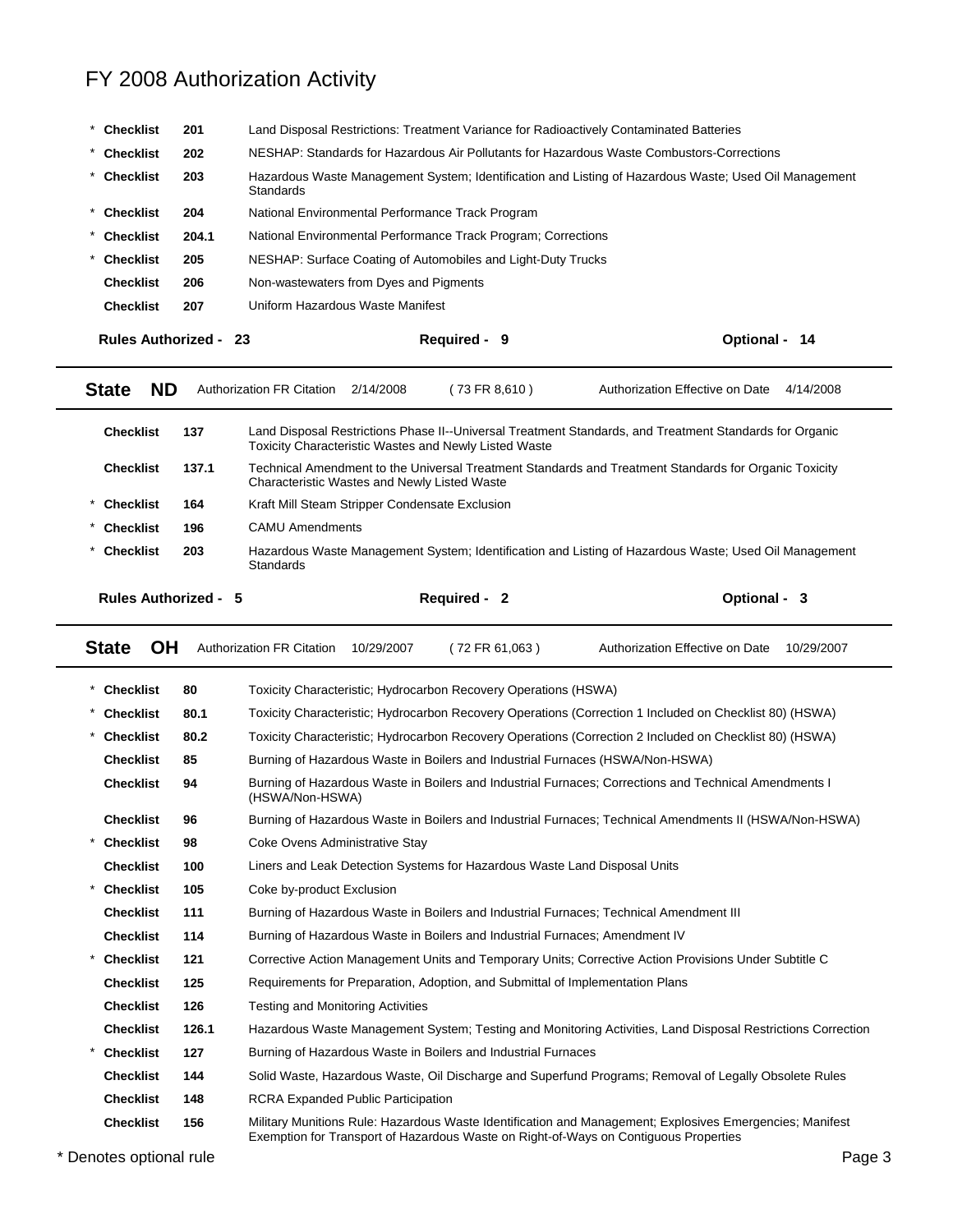|          | <b>Rules Authorized -</b> |       | Required - 22<br>40                                                                                                                                                                                                                                            | Optional - 18 |
|----------|---------------------------|-------|----------------------------------------------------------------------------------------------------------------------------------------------------------------------------------------------------------------------------------------------------------------|---------------|
|          | * Checklist               | 196   | <b>CAMU Amendments</b>                                                                                                                                                                                                                                         |               |
|          | <b>Checklist</b>          | 195.1 | Inorganic Chemical Manufacturing Wastes Identification and Listing: Corrections                                                                                                                                                                                |               |
|          | <b>Checklist</b>          | 195   | Inorganic Chemical Manufacturing Wastes Identification and Listing                                                                                                                                                                                             |               |
|          | * Checklist               | 194   | Correction to the Hazardous Waste Identification Rule (HWIR): Revisions to the Mixture and Derived-From Rules                                                                                                                                                  |               |
|          | <b>Checklist</b>          | 193   | Change of EPA Mailing Address; Additional Technical Amendments and Corrections                                                                                                                                                                                 |               |
|          | <b>Checklist</b>          | 192B  | Land Disposal Restricitons Correction                                                                                                                                                                                                                          |               |
|          | * Checklist               | 192A  | Mixture and Derived-From Rules Revisions                                                                                                                                                                                                                       |               |
|          | * Checklist               | 191   | Storage, Treatment, Transportation and Disposal of Mixed Waste                                                                                                                                                                                                 |               |
|          | <b>Checklist</b>          | 189   | Hazardous Waste Management System; Identification and Listing of Hazardous Waste; Chlorinated Aliphatics<br>Production Wastes; Land Disposal Restrictions for Newly Identified Wastes; and CERCLA Hazardous<br>Substance Designation and Reportable Quantities |               |
|          | <b>Checklist</b>          | 188.2 | NESHAPS: Standards for Hazardous Air Pollutants for Hazardous Waste Combustors: Direct Final Rule                                                                                                                                                              |               |
|          | * Checklist               | 188   | NESHAPS: Final Standards for Hazardous Air Pollutants for Hazardous Waste Combustors                                                                                                                                                                           |               |
|          | * Checklist               | 184   | Waste Water Treatment Sludges from Metal Finishing Industry; 180-day Accumulation Time                                                                                                                                                                         |               |
|          | <b>Checklist</b>          | 182.1 | NESHAPS: Final Standards for Hazardous Air Pollutants for Hazardous Waste Combustors; Final Rule,<br><b>Technical Correction</b>                                                                                                                               |               |
|          | <b>Checklist</b>          | 182   | NESHAPS: Final Standards for Hazardous Air Pollutants for Hazardous Waste Combustors (MACT Rule)                                                                                                                                                               |               |
|          |                           |       | (not optional for States already regulating HW lamps, but whose regulations are less stringent than this rule)                                                                                                                                                 |               |
|          | <b>Checklist</b>          | 181   | <b>Universal Waste Rule</b>                                                                                                                                                                                                                                    |               |
|          | <b>Checklist</b>          | 180   | Test Procedures for the Analysis of Oil and Grease and Non-Polar Material                                                                                                                                                                                      |               |
|          | <b>Checklist</b>          | 176   | Universal Waste Rule; Technical Amendment<br>(Conditionally Optional)                                                                                                                                                                                          |               |
|          | * Checklist               | 175   | Hazardous Remediation Waste Management Requirements (HWIR-Media)                                                                                                                                                                                               |               |
|          | * Checklist               | 174   | Standards Applicable to Owners and Operators of Closed/Closing Facilities                                                                                                                                                                                      |               |
| $^\star$ | <b>Checklist</b>          | 164   | Kraft Mill Steam Stripper Condensate Exclusion                                                                                                                                                                                                                 |               |
|          | <b>Checklist</b>          | 158   | Hazardous Waste Management System; Testing and Monitoring Activities                                                                                                                                                                                           |               |

| <b>RI</b><br><b>State</b> |                                                                                              | <b>Authorization FR Citation</b>                                | 12/11/2007                                                    | (72 FR 70,229)                                                   | Authorization Effective on Date                                                                       | 2/11/2008 |  |
|---------------------------|----------------------------------------------------------------------------------------------|-----------------------------------------------------------------|---------------------------------------------------------------|------------------------------------------------------------------|-------------------------------------------------------------------------------------------------------|-----------|--|
| <b>Checklist</b>          | <b>MW</b>                                                                                    | Radioactive Mixed Waste                                         |                                                               |                                                                  |                                                                                                       |           |  |
| <b>Checklist</b>          | <b>CP</b>                                                                                    | Hazardous and Used Oil Fuel Criminal Penalties                  |                                                               |                                                                  |                                                                                                       |           |  |
| <b>Checklist</b>          | 17L                                                                                          | <b>HSWA Codification Rule: Corrective Action</b>                |                                                               |                                                                  |                                                                                                       |           |  |
| <b>Checklist</b>          | <b>HSWA Codification Rule; Omnibus Provision</b><br>170                                      |                                                                 |                                                               |                                                                  |                                                                                                       |           |  |
| <b>Checklist</b>          | HSWA Codification Rule 2; Permit Application Requirements Regarding Corrective Action<br>44A |                                                                 |                                                               |                                                                  |                                                                                                       |           |  |
| <b>Checklist</b>          | HSWA Codification Rule 2; Corrective Action Beyond Facility Boundary<br>44B                  |                                                                 |                                                               |                                                                  |                                                                                                       |           |  |
| <b>Checklist</b>          | 44C                                                                                          | HSWA Codification Rule 2; Corrective Action for Injection Wells |                                                               |                                                                  |                                                                                                       |           |  |
| <b>Checklist</b>          | 112                                                                                          | Recycled Used Oil Management Standards                          |                                                               |                                                                  |                                                                                                       |           |  |
| <b>Checklist</b>          | 121                                                                                          |                                                                 |                                                               |                                                                  | Corrective Action Management Units and Temporary Units; Corrective Action Provisions Under Subtitle C |           |  |
| <b>Checklist</b>          | 122                                                                                          |                                                                 |                                                               |                                                                  | Recycled Used Oil Management Standards; Technical Amendments and Corrections                          |           |  |
| <b>Checklist</b>          | 122.1                                                                                        |                                                                 |                                                               | Recycled Used Oil Management Standards; Correction               |                                                                                                       |           |  |
| <b>Checklist</b>          | 130                                                                                          |                                                                 |                                                               |                                                                  | Hazardous Waste Identification and Listing of Hazardous Waste; Recycled Used Oil Management Standards |           |  |
| *<br><b>Checklist</b>     | Recycled Used Oil Management Standards; Technical Correction and Clarification<br>166        |                                                                 |                                                               |                                                                  |                                                                                                       |           |  |
| *<br><b>Checklist</b>     | 166.1                                                                                        |                                                                 | Hazardous Waste Management System: Identification and Listing |                                                                  |                                                                                                       |           |  |
| *<br><b>Checklist</b>     | 175                                                                                          |                                                                 |                                                               | Hazardous Remediation Waste Management Requirements (HWIR-Media) |                                                                                                       |           |  |
|                           | * Denotes optional rule<br>Page 4                                                            |                                                                 |                                                               |                                                                  |                                                                                                       |           |  |